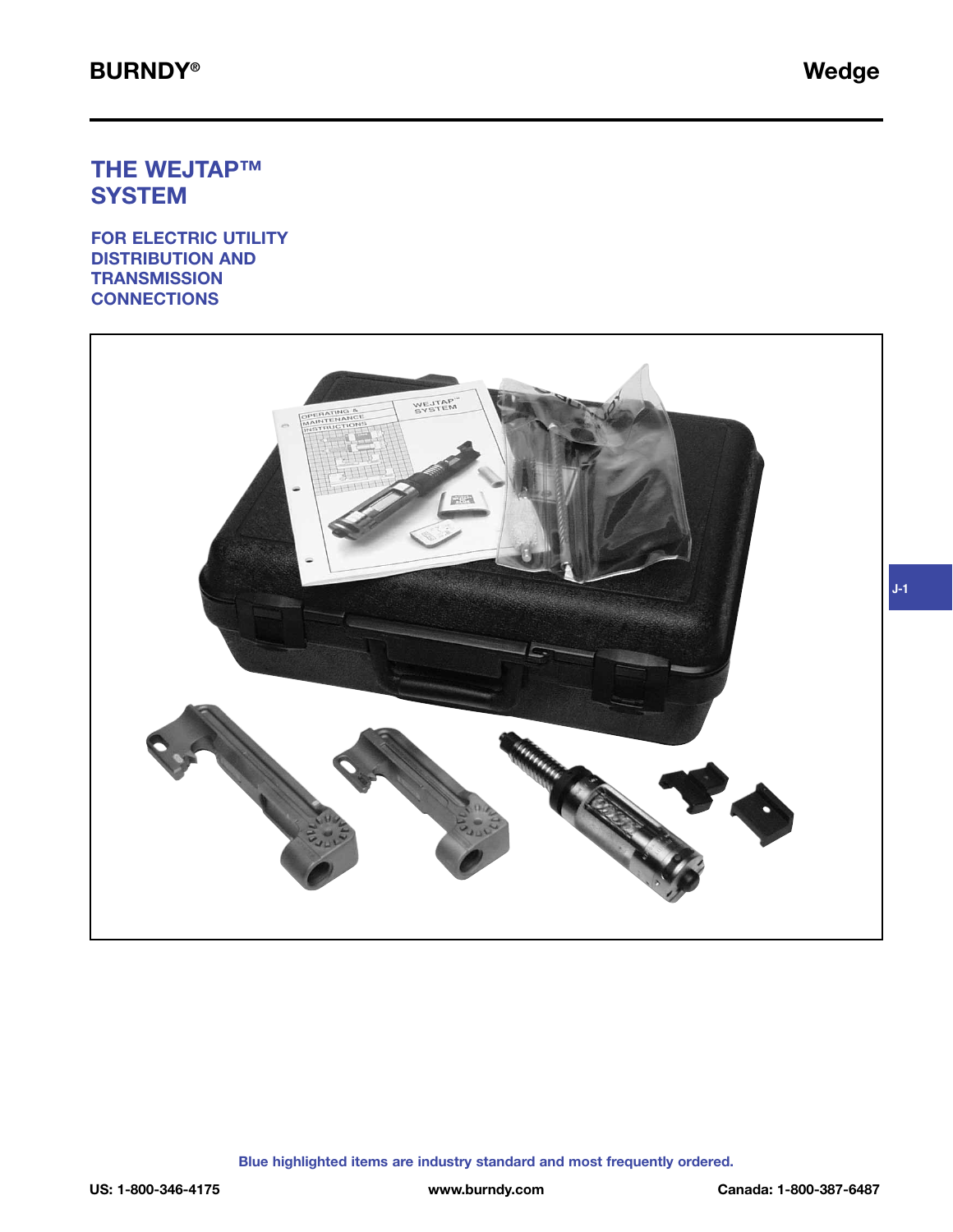**J-2**

# **TABLE OF CONTENTS**

| WEJTAP™ Connection SystemJ-3                         |
|------------------------------------------------------|
| WEJTAP™ and Test Data. J-4                           |
| WEJTAP™ Ordering Information J-5                     |
| <b>WEJTAP™ Cover</b><br>WCCR, WCCB, WCCSY, WCCLY J-5 |
| <b>WEJTAP™ Connector</b><br><b>Selection Chart</b>   |
|                                                      |
| <b>WEJTAP™ STIRRUP™</b><br>and Power Boosters J-9    |

| WEJTAP™ Installation Tools<br><b>WTB, WTHRB1S,</b><br><b>WTBGBW, WTHY1SJ-10</b>                                                       |
|---------------------------------------------------------------------------------------------------------------------------------------|
| <b>Installation Tool Accessories</b><br><b>WTOCBR, WTOCY,</b><br><b>WTCK, WTBASY1J-10</b>                                             |
| WEJTAP™ Power Lug J-11                                                                                                                |
| <b>WEJTAP™ Hotstick Accessories</b><br><b>WHSCWH, WHSPBC, WHSSADP,</b><br><b>WHSWADP, WCHAWAS, WHSTA,</b><br>WHSWB, WHSGB, WHHWB U-12 |
| WEJTAP™ Kit Ordering Instructions J-13                                                                                                |
|                                                                                                                                       |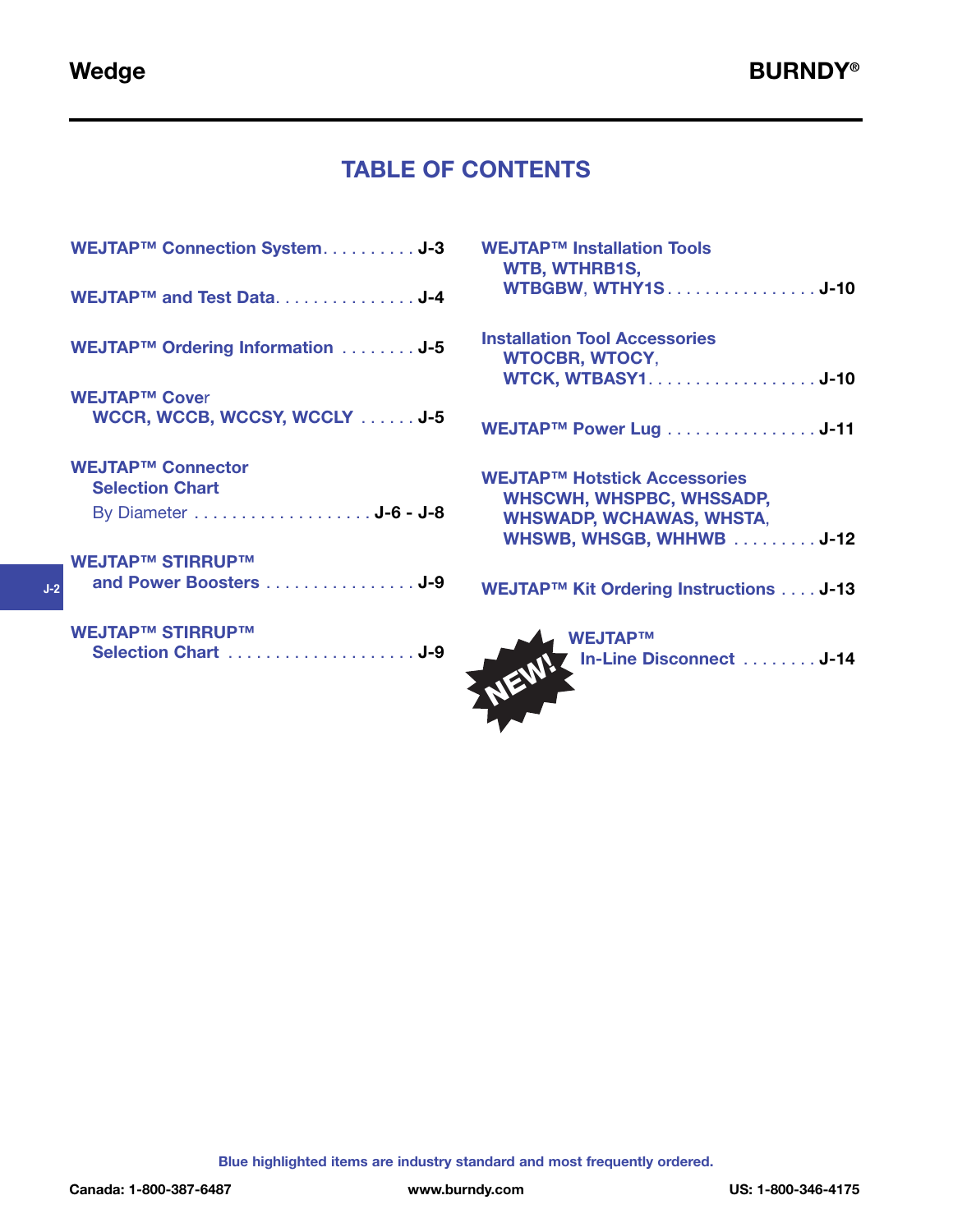### **BURNDY WEJTAP™**

#### **CONNECTION SYSTEM**

BURNDY®, a leading manufacturer of quality electrical connectors for over 70 years, introduces the WEJTAP™ SYSTEM, a system that adds further dimension to the existing BURNDY® group of proven, reliable connection systems.

**WEJTAP™ COMPONENTS** are designed to provide a reliable system connection. The system consists of WEJTAP™ connectors, installation tools (including a variety of hotline and lineman accessories) and a unique power-booster.

**WEJTAP™ CONNECTORS** use an aluminum alloy wedge that is power-driven between the run and the tap cables locking them into a "C" shaped tempered aluminum alloy spring-body. The spring-body maintains consistent pressure throughout the life of the connection to ensure reliability during severe electrical and climatic conditions. The wedge's wiping action combined with factory installed PENTX 1530 provides superior contact integrity. The wedge is automatically locked onto the spring-body by a skiving action produced by a lance at the forward end of the WEJTAP™ installation tool.

**THE WEJTAP™ TOOL** is a one-piece assembly that consists of a head and power unit. Two color-coded interchangeable heads accept all WEJTAP™ connectors and STIR-RUP™. The design of the tool recognizes the need for simplicity and speed of operation as well as outstanding safety features such as automatic gas release vented away from the operator, fast simple breech loading and fast advance when engaging the connector assembly. No loose parts to drop or misplace and a booster ejection system that provides further safety to the operator. Fewer simplified hotline devices and handy lineman accessories complete an outstanding tool package.

#### **THE WEJTAP™ POWER-BOOSTER** Patented is a self-contained device that provides the force necessary to drive the wedge into direct contact with the conductors. The booster is activated only when properly positioned in the tool assembly. A power cell in the booster is recessed to guard against premature discharge. The tool/booster system is designed to activate and deactivate the booster automatically should the operator decide to remove the tool from a connector prior to completing the installation. The deactivated booster may be safely removed from the tool.



### **Features and Benefits**

- Large conductor chamfer on ends of wedge.
- ◊ Instant hand or visual identification of large run grooves. Ensures correct wedge orientation.
- Color-coded WEJTAP™ connector and booster packaged together. ◊ Easy selection by installer.
- Factory coated grooves with PENTX 1530. ◊ Maintains low contact resistance, assists in protection against climatic conditions and is compatible with common insulations.
- One-piece tool.
- ◊ No project delays due to dropped or lost parts.
- Fewer and improved hotstick accessories ◊ Simplifies hotline installation and saves time.
- Contained booster ejection system.
- ◊ Safe for operator guards against the booster being ejected in direction of the installer.
- Automatic gas release vented away from operator.
- ◊ Eliminates manual gas venting and improves safety.
- Simplified loading.
- ◊ Speeds installation––no threads––just depress safety bar, twist and pull open––load––push and twist to close prior to applying connector.
- Acme-type threads.
- ◊ Provides smooth, fast engagement of tool and connector-saves installer's time.





**J-3**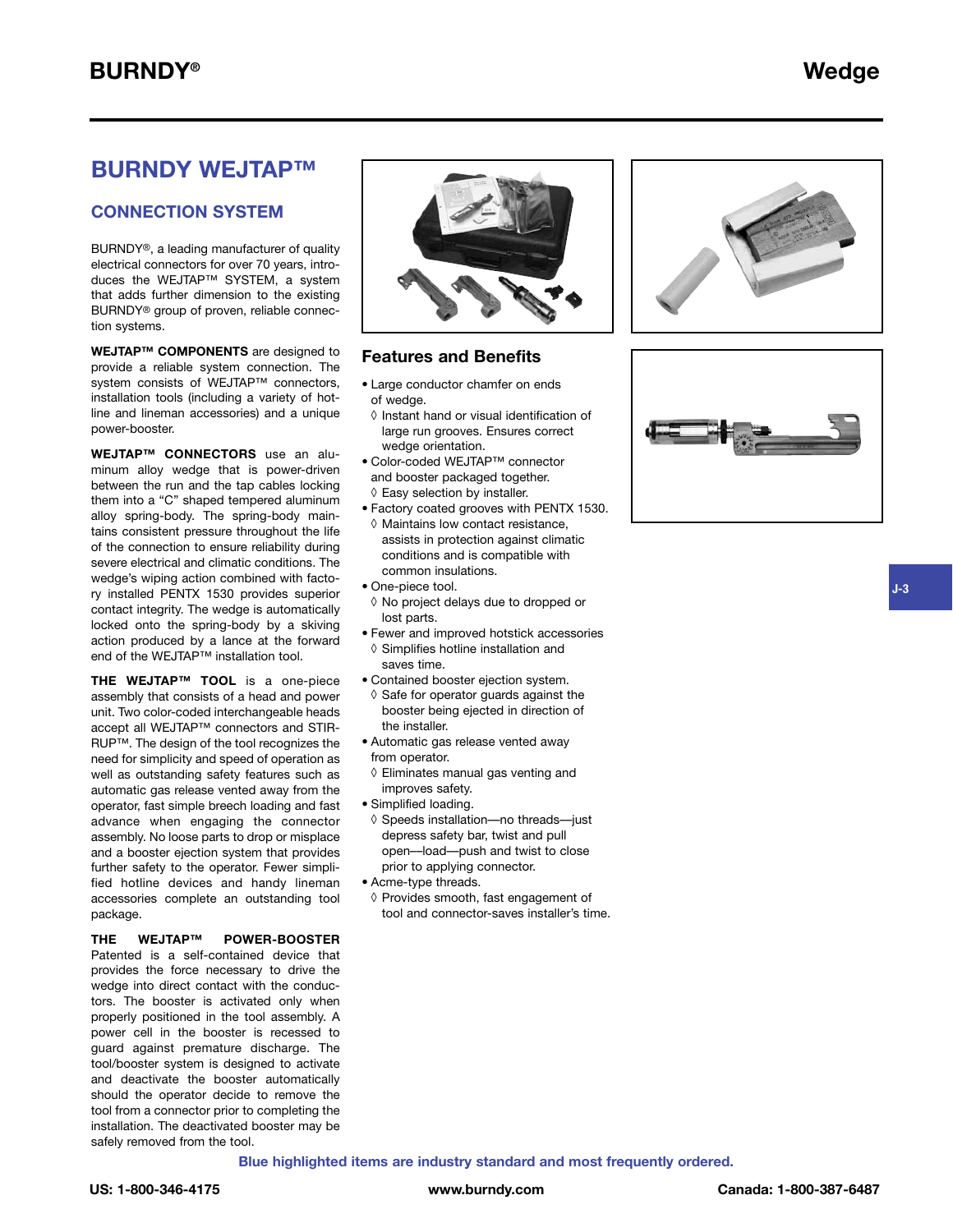# **WEJTAP™ AND TEST DATA**

WEJTAP™ connectors have been subjected to extensive tests simulating the most severe service and weather conditions. In addition. the WEJTAP™ system meets or exceeds the industry standards of ANSI C119.4 Class 3, NEMA CC3 1973 Class AA, 500 Heat Cycles.

As with all BURNDY® connectors, the WEJ-TAP™ has been designed to operate cooler than the attached conductors. The WEJ-TAP™ connectors have also been subjected to the ASTM B117-73 Salt Spray Test. The results are shown to the right.

### **ANSI C119.4 - 1986 Heat Cycle Test**

Average Temperature Rise vs. Current Cycles

#### **ASTM Salt Spray Test**

Average % Relative Resistance vs. Hours of Salt Spray Exposure





#### **WEJTAP™**

**J-4**

C-member bodies are color-coded and the wedges are marked with nominal conductor run and tap ranges. WEJTAP™ connector packages are labeled with a variety of common conductors with their nominal ranges.

- WEJTAP<sup>™</sup> connector wedges are marked with nominal ACSR, Aluminum and Copper concentric standard conductors.
- Red WEJTAP<sup>™</sup> connector range Run 8-1/0 Tap 8-2
- Blue WEJTAP™ connector range Run 2-300 Tap 6-300
- Yellow WEJTAP<sup>™</sup> connector range Run 266.8-1590 Tap 6-1590

All WEJTAP™ wedges contain a clearly defined chamfer on the large end of the run conductor groove to identify the "large run" groove. Installers will appreciate the convenience of visual or hand identification for correct wedge positioning.

WEJTAP™ wedges are driven between the run and tap conductors and activate the spring characteristics of the "C" shaped body. This action maintains contact pressure even when the connection is subjected to severe climatic and electrical conditions.



RUS Accepted

Temperature Rise (Deg. C.)

Temperature



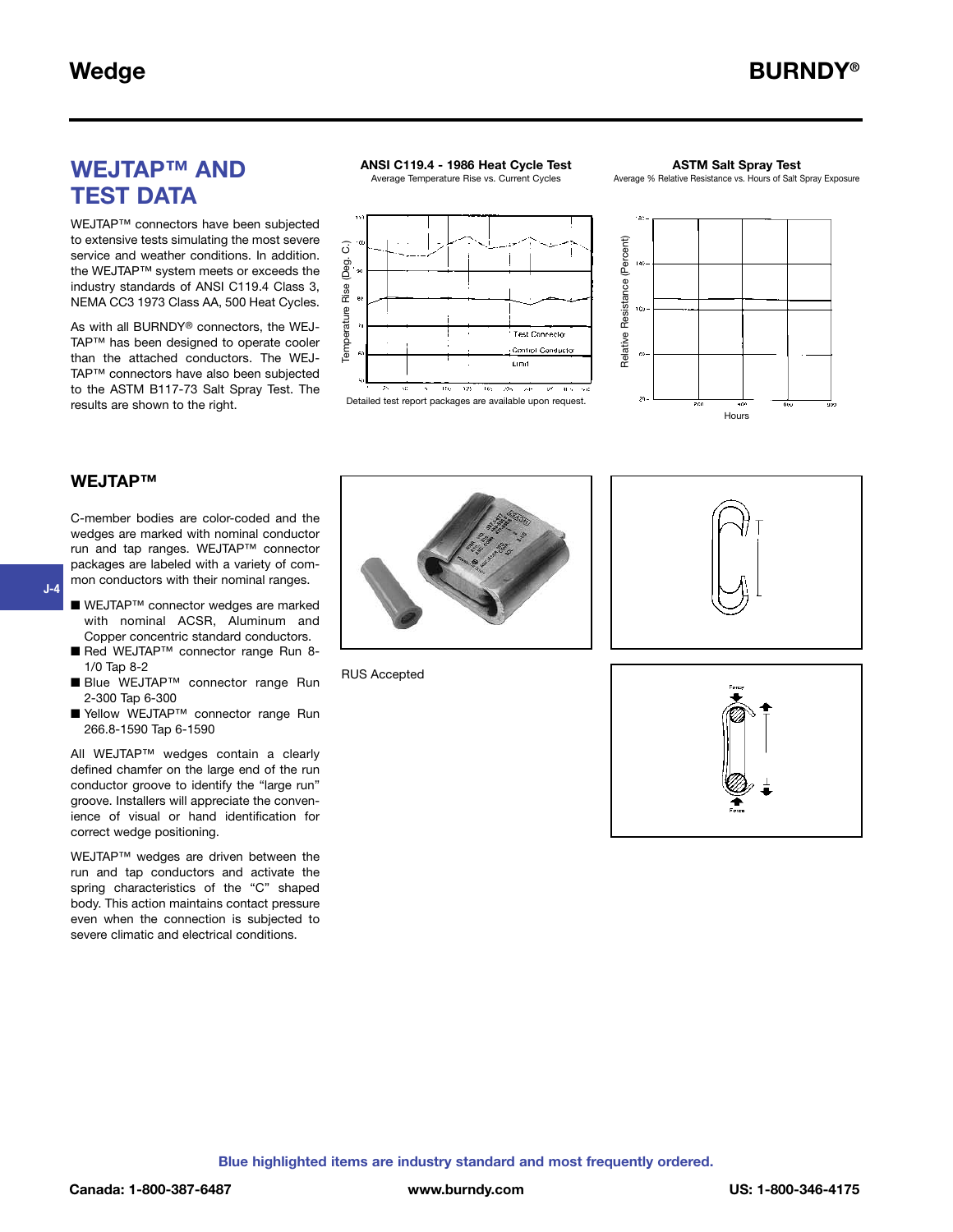# **BURNDY® Wedge**

The BURNDY® WEJTAP™ System has a wide variety of connectors available for many different conductor ranges.

Color coded boosters and connectors ensure proper matching during installation.

The BURNDY® Power Booster is designed and engineered for the highest reliability and safety. Proven rimfire design means misfires are almost nonexistent. Close manufacturing component tolerances provide maximum resistance to moisture or submersion.

### **ORDERING INFORMATION**

■ Power boosters may be ordered separately in boxes of 25.

| Red boosters    | Cat. # WPBRN Box 25 |
|-----------------|---------------------|
| Blue boosters   | Cat. # WPBBN Box 25 |
| Yellow boosters | Cat. # WPBYN Box 25 |

Select appropriate connector from pages J-6 - J-10. Match with equal number of color coded boosters (see below).

WPB—Red, Blue, Yellow Boosters

For information about conductors which are not listed, and for further ordering information, please contact BURNDY® at 1-800-346-4175.





### **WEJTAP™ COVER**

WEJTAP™ Covers are installed on WEJTAP™ connectors to prevent them from coming in contact with other taps or exposed ground points. The covers are rugged snapon devices available in four sizes to cover all connector sizes.



| Cover                 | <b>WEJTAPTM</b>               | <b>Nominal Conductor Range</b> | <b>Cover</b>     |              |
|-----------------------|-------------------------------|--------------------------------|------------------|--------------|
| <b>Catalog Number</b> | Size                          | <b>Run</b>                     | Tap              | <b>Color</b> |
| <b>WCCR</b>           | Small Old<br><b>Style Red</b> | $8 - 1/0$                      | $8 - 2$          | <b>Black</b> |
| <b>WCCB</b>           | Red & Blue                    | $2 - 300$                      | $6 - 300$        | Weather      |
| <b>WCCSY</b>          | Small (Yellow)                | $300 - 556.5$                  | $6 - 556.5$      | Rated        |
| <b>WCCLY</b>          | Large (Yellow)                | $556.5 - 1033.5$               | $556.5 - 1033.5$ |              |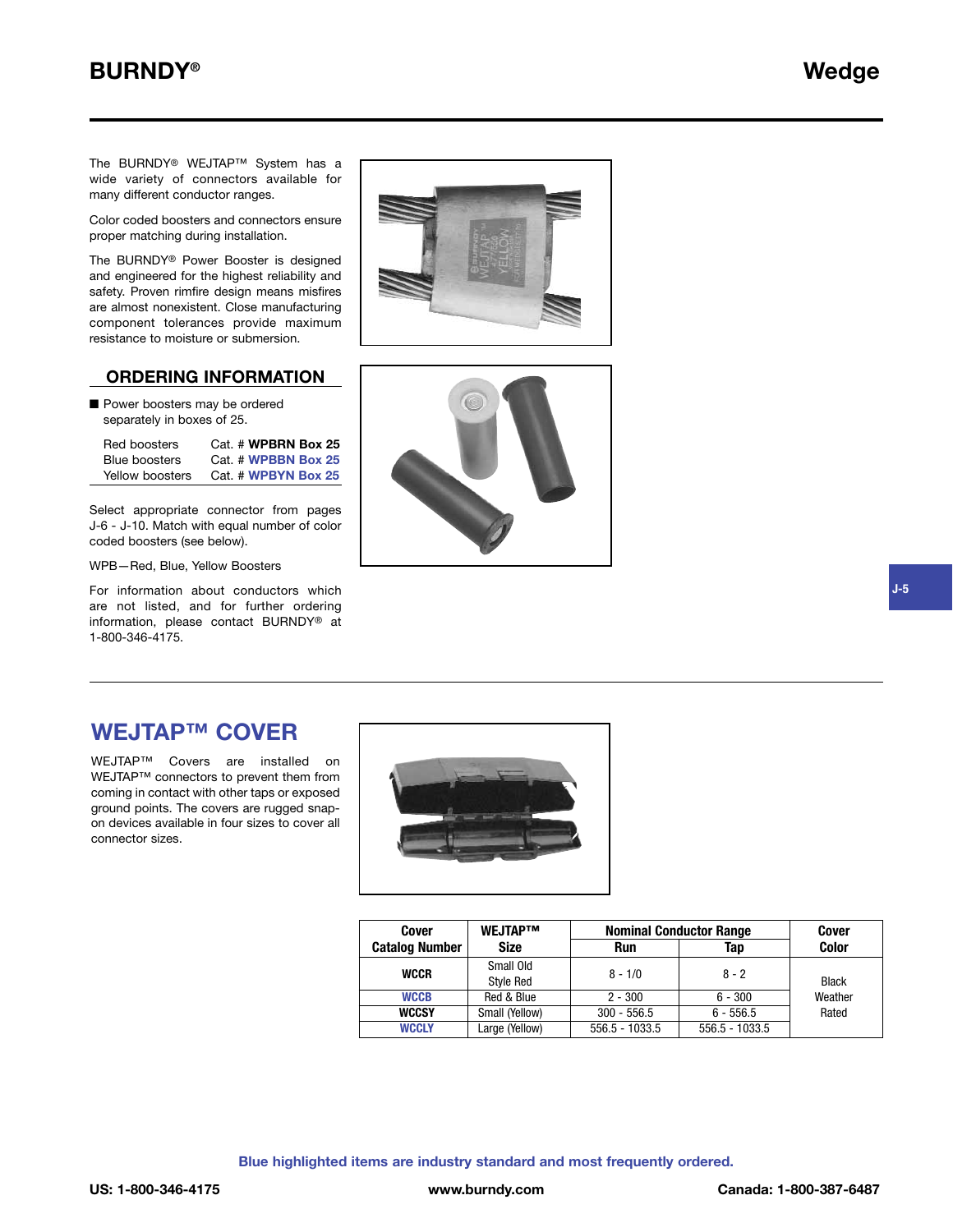# **BURNDY WEJTAP™ SELECTION CHART**

**By Diameter**

| Catalog                       | <b>Sum of Diameters</b> |       | <b>Run</b> |       | Tap        |            |
|-------------------------------|-------------------------|-------|------------|-------|------------|------------|
| <b>Number</b>                 | <b>Max</b>              | Min   | <b>Max</b> | Min   | <b>Max</b> | <b>Min</b> |
| Installed with red booster    |                         |       |            |       |            |            |
| <b>WCR29</b>                  | 0.723                   | 0.584 | 0.398      | 0.257 | 0.398      | 0.257      |
| <b>WCR30</b>                  | 0.649                   | 0.516 | 0.398      | 0.257 | 0.325      | 0.206      |
| <b>WCR31</b>                  | 0.602                   | 0.464 | 0.398      | 0.257 | 0.258      | 0.162      |
| <b>WCR32</b>                  | 0.530                   | 0.410 | 0.326      | 0.204 | 0.258      | 0.162      |
| WCR33                         | 0.459                   | 0.331 | 0.258      | 0.169 | 0.230      | 0.162      |
| WCR34                         | 0.324                   | 0.256 | 0.162      | 0.128 | 0.162      | 0.128      |
| WCR35                         | 0.560                   | 0.452 | 0.398      | 0.257 | 0.162      | 0.128      |
| WCR36                         | 0.487                   | 0.387 | 0.398      | 0.257 | 0.162      | 0.128      |
| WCR37                         | 0.416                   | 0.297 | 0.258      | 0.169 | 0.162      | 0.128      |
| Installed with blue booster   |                         |       |            |       |            |            |
| <b>WCB10</b>                  | 0.795                   | 0.621 | 0.482      | 0.316 | 0.437      | 0.257      |
| <b>WCB11</b>                  | 0.901                   | 0.763 | 0.568      | 0.364 | 0.457      | 0.257      |
| <b>WCB12</b>                  | 0.707                   | 0.526 | 0.568      | 0.364 | 0.204      | 0.162      |
| <b>WCB13</b>                  | 0.761                   | 0.600 | 0.568      | 0.364 | 0.258      | 0.204      |
| <b>WCB14</b>                  | 0.839                   | 0.690 | 0.568      | 0.364 | 0.398      | 0.257      |
| <b>WCB15</b>                  | 0.769                   | 0.622 | 0.568      | 0.364 | 0.204      | 0.162      |
| <b>WCB16</b>                  | 0.823                   | 0.664 | 0.568      | 0.364 | 0.258      | 0.204      |
| <b>WCB17</b>                  | 0.963                   | 0.804 | 0.568      | 0.364 | 0.464      | 0.257      |
| <b>WCB18</b>                  | 1.011                   | 0.867 | 0.568      | 0.364 | 0.572      | 0.364      |
| <b>WCB19</b>                  | 1.068                   | 0.938 | 0.568      | 0.364 | 0.572      | 0.379      |
| <b>WCB20</b>                  | 1.130                   | 0.975 | 0.568      | 0.364 | 0.572      | 0.386      |
| <b>WCB21</b>                  | 0.846                   | 0.711 | 0.650      | 0.532 | 0.204      | 0.162      |
| WCB22                         | 0.900                   | 0.765 | 0.650      | 0.532 | 0.258      | 0.204      |
| <b>WCB23</b>                  | 0.972                   | 0.818 | 0.650      | 0.532 | 0.330      | 0.257      |
| <b>WCB24</b>                  | 1.052                   | 0.897 | 0.650      | 0.532 | 0.500      | 0.324      |
| WCB25                         | 1.104                   | 0.963 | 0.650      | 0.532 | 0.562      | 0.364      |
| <b>WCB26</b>                  | 1.163                   | 1.015 | 0.650      | 0.532 | 0.562      | 0.409      |
| <b>WCB27</b>                  | 1.221                   | 1.080 | 0.650      | 0.532 | 0.575      | 0.460      |
| WCB28                         | 1.284                   | 1.141 | 0.650      | 0.532 | 0.650      | 0.525      |
| <b>WCB40</b>                  | 0.888                   | 0.762 | 0.684      | 0.603 | 0.204      | 0.162      |
| WCB41                         | 0.942                   | 0.794 | 0.684      | 0.600 | 0.258      | 0.204      |
| <b>WCB42</b>                  | 1.011                   | 0.857 | 0.684      | 0.600 | 0.333      | 0.257      |
| <b>WCB43</b>                  | 1.094                   | 0.936 | 0.684      | 0.600 | 0.500      | 0.324      |
| WCB44                         | 1.146                   | 1.009 | 0.684      | 0.600 | 0.562      | 0.364      |
| WCB45                         | 1.204                   | 1.057 | 0.684      | 0.600 | 0.562      | 0.409      |
| <b>WCB46</b>                  | 1.284                   | 1.119 | 0.684      | 0.600 | 0.592      | 0.460      |
| <b>WCB47</b>                  | 1.368                   | 1.188 | 0.684      | 0.600 | 0.684      | 0.600      |
| Installed with yellow booster |                         |       |            |       |            |            |
| <b>WCY48</b>                  | 0.932                   | 0.765 | 0.750      | 0.537 | 0.204      | 0.162      |
| <b>WCY49</b>                  | 1.012                   | 0.807 | 0.750      | 0.537 | 0.271      | 0.203      |
| <b>WCY50</b>                  | 1.069                   | 0.860 | 0.750      | 0.537 | 0.355      | 0.257      |
| <b>WCY51</b>                  | 1.141                   | 0.927 | 0.750      | 0.537 | 0.557      | 0.324      |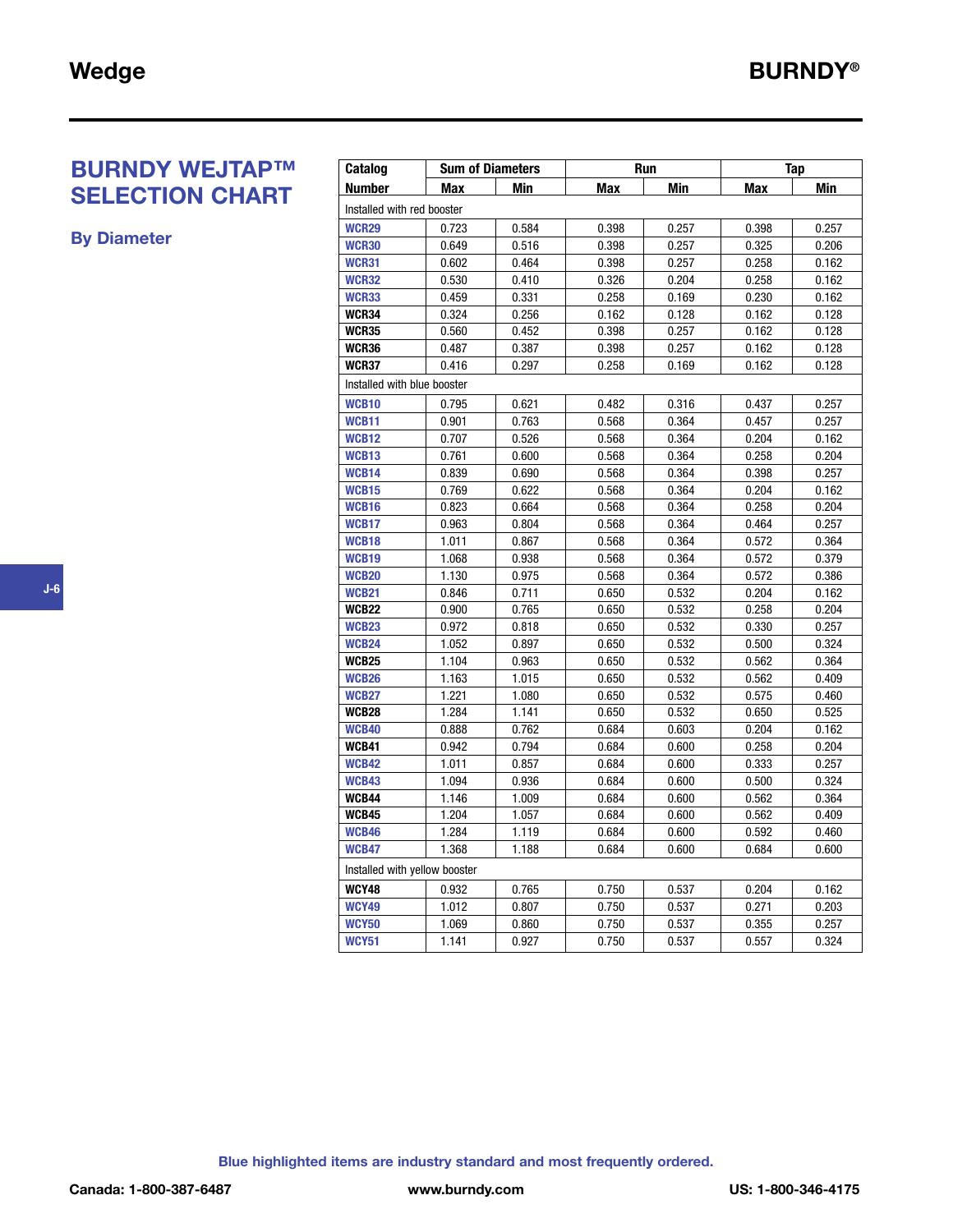# **BURNDY WEJTAP™ SELECTION CHART**

**By Diameter**

| Catalog               |                               | <b>Sum Of Diameters</b> | Run            |       | Tap            |       |  |
|-----------------------|-------------------------------|-------------------------|----------------|-------|----------------|-------|--|
| <b>Number</b>         | Max.                          | Min.                    | Max.           | Min.  | Max.           | Min.  |  |
|                       | Installed with yellow booster |                         |                |       |                |       |  |
| <b>WCY52</b>          | $\overline{1.190}$            | 1.001                   | 0.750          | 0.537 | 0.588          | 0.364 |  |
| <b>WCY53</b>          | 1.236                         | 1.012                   | 0.750          | 0.537 | 0.619          | 0.409 |  |
| <b>WCY54</b>          | 1.302                         | 1.063                   | 0.750          | 0.537 | 0.630          | 0.46  |  |
| <b>WCY55</b>          | 1.370                         | 1.140                   | 0.750          | 0.537 | 0.714          | 0.499 |  |
| <b>WCY56</b>          | 1.456                         | 1.245                   | 0.750          | 0.537 | 0.750          | 0.524 |  |
| WCY57                 | 1.190                         | 0.979                   | 0.893          | 0.666 | 0.326          | 0.257 |  |
| <b>WCY58</b>          | 1.087                         | 0.931                   | 0.893          | 0.666 | 0.258          | 0.198 |  |
| <b>WCY59</b>          | 1.061                         | 0.891                   | 0.893          | 0.666 | 0.199          | 0.162 |  |
| <b>WCY60</b>          | 1.854                         | 1.686                   | 0.950          | 0.722 | 0.950          | 0.722 |  |
| WCY61                 | 1.741                         | 1.524                   | 0.940          | 0.683 | 0.940          | 0.666 |  |
| <b>WCY62</b>          | 1.594                         | 1.379                   | 0.940          | 0.683 | 0.750          | 0.573 |  |
| <b>WCY63</b>          | 1.500                         | 1.297                   | 0.940          | 0.683 | 0.750          | 0.481 |  |
| <b>WCY64</b>          | 1.421                         | 1.216                   | 0.940          | 0.683 | 0.650          | 0.436 |  |
| <b>WCY65</b>          | 1.360                         | 1.147                   | 0.940          | 0.683 | 0.562          | 0.382 |  |
| <b>WCY66</b>          | 1.305                         | 1.097                   | 0.940          | 0.683 | 0.562          | 0.336 |  |
| <b>WCY67</b>          | 1.270                         | 1.054                   | 0.940          | 0.683 | 0.450          | 0.315 |  |
| <b>WCY68</b>          | 1.253                         | 1.115                   | 0.940          | 0.683 | 0.326          | 0.257 |  |
| <b>WCY69</b>          | 1.187                         | 1.059                   | 0.940          | 0.683 | 0.262          | 0.204 |  |
| <b>WCY70</b>          | 1.130                         | 1.013                   | 0.940          | 0.683 | 0.204          | 0.162 |  |
| WCY71                 | 2.216                         | 2.074                   | 1.133          | 0.907 | 1.156          | 0.947 |  |
| <b>WCY72</b>          | 2.133                         | 1.999                   | 1.133          | 0.907 | 1.142          | 0.927 |  |
| <b>WCY73</b>          | 2.098                         | 1.946                   | 1.133          | 0.907 | 1.142          | 0.907 |  |
| <b>WCY74</b>          | 2.035                         | 1.891                   | 1.133          | 0.907 | 1.142          | 0.858 |  |
| <b>WCY75</b>          | 1.969                         | 1.822                   | 1.133          | 0.889 | 0.927          | 0.763 |  |
| <b>WCY76</b>          | 1.901                         | 1.741                   | 1.133          | 0.889 | 0.900          | 0.700 |  |
| <b>WCY77</b>          | 1.829                         | 1.677                   | 1.133          | 0.889 | 0.750          | 0.575 |  |
| <b>WCY78</b>          | 1.750                         | 1.599                   | 1.133          | 0.889 | 0.729          | 0.525 |  |
| <b>WCY79</b>          | 1.670                         | 1.526                   | 1.133          | 0.889 | 0.722          | 0.364 |  |
| <b>WCY80</b>          | 1.610                         | 1.466                   | 1.133          | 0.889 | 0.608          | 0.364 |  |
| <b>WCY81</b>          | 1.555                         | 1.411                   | 1.133          | 0.889 | 0.608          | 0.364 |  |
| <b>WCY82</b>          | 1.506                         | 1.362                   | 1.133          | 0.889 | 0.436          | 0.324 |  |
| <b>WCY83</b>          | 1.440                         | 1.288                   | 1.133          | 0.889 | 0.398          | 0.257 |  |
| <b>WCY84</b>          | 1.369                         | 1.221                   | 1.133          | 0.889 | 0.333          | 0.203 |  |
| <b>WCY85</b>          | 1.306                         | 1.158                   | 1.133          | 0.889 | 0.258          | 0.162 |  |
| <b>WCY86</b>          | 2.496                         | 2.332                   | 1.250          | 0.893 | 1.250          | 0.999 |  |
| <b>WCY87</b>          | 2.418                         | 2.251                   | 1.250          | 0.893 | 1.250          | 0.856 |  |
| <b>WCY88</b>          | 2.354                         | 2.194                   | 1.250          | 0.893 | 1.211          | 0.971 |  |
| <b>WCY89</b>          | 2.297                         | 2.137                   | 1.250          | 0.893 | 1.200          | 0.923 |  |
| <b>WCY90</b>          | 2.238                         | 2.083                   | 1.250          | 0.893 | 1.159          | 0.868 |  |
| <b>WCY91</b>          | 2.173                         | 2.013                   | 1.250          | 0.893 | 1.130          | 0.856 |  |
| <b>WCY92</b>          | 2.104                         | 1.950                   | 1.250          | 0.893 | 0.904          | 0.720 |  |
| <b>WCY93</b>          | 2.029                         | 1.869                   | 1.250          | 0.893 | 0.900          | 0.700 |  |
| WCY94                 | 1.967                         | 1.831                   | 1.250          | 0.893 | 0.750          | 0.588 |  |
| <b>WCY95</b>          | 1.888                         | 1.728                   | 1.250          | 0.893 | 0.722          | 0.525 |  |
| <b>WCY96</b><br>WCY97 | 1.811                         | 1.648                   | 1.250          | 0.893 | 0.609          | 0.364 |  |
| <b>WCY98</b>          | 1.748                         | 1.591                   | 1.250<br>1.250 | 0.893 | 0.598<br>0.598 | 0.385 |  |
|                       | 1.695                         | 1.533                   |                | 0.893 |                | 0.364 |  |
| <b>WCY99</b>          | 1.644                         | 1.489                   | 1.250          | 0.893 | 0.398          | 0.324 |  |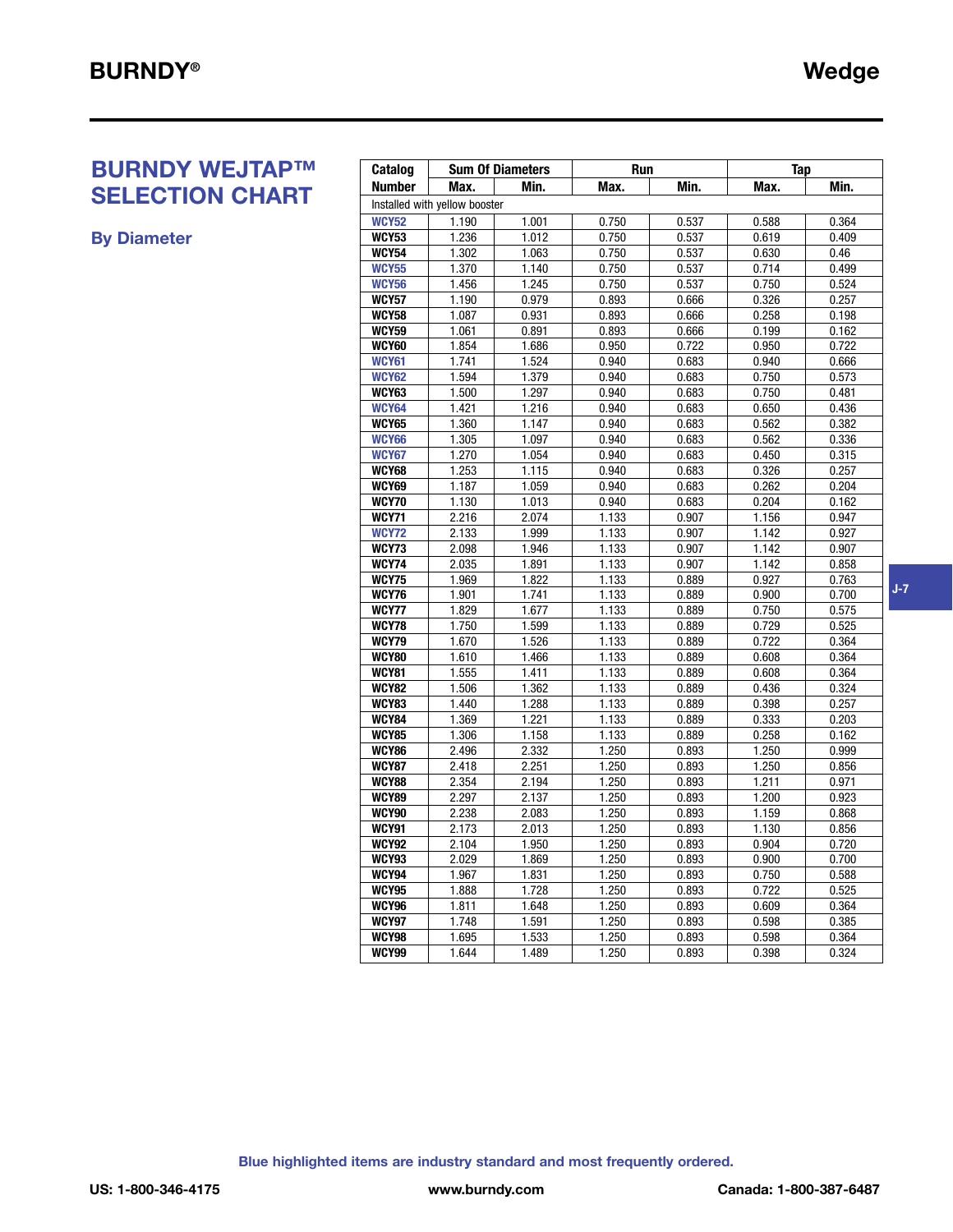# **BURNDY WEJTAP™ SELECTION CHART**

**By Diameter**

| Catalog       |                               | <b>Sum Of Diameters</b> | <b>Run</b> |       | <b>Tap</b> |       |
|---------------|-------------------------------|-------------------------|------------|-------|------------|-------|
| <b>Number</b> | Max.                          | Min.                    | Max.       | Min.  | Max.       | Min.  |
|               | Installed with yellow booster |                         |            |       |            |       |
| <b>WCY100</b> | 1.572                         | 1.400                   | 1.250      | 0.893 | 0.351      | 0.257 |
| <b>WCY101</b> | 1.503                         | 1.343                   | 1.250      | 0.893 | 0.261      | 0.204 |
| <b>WCY102</b> | 1.454                         | 1.284                   | 1.250      | 0.893 | 0.198      | 0.162 |
| <b>WCY103</b> | 2.604                         | 2.484                   | 1.302      | 1.242 | 1.302      | 1.242 |
| <b>WCY104</b> | 2.567                         | 2.407                   | 1.302      | 1.242 | 1.265      | 1.165 |
| <b>WCY105</b> | 2.489                         | 2.329                   | 1.302      | 1.242 | 1.187      | 1.087 |
| <b>WCY106</b> | 2.418                         | 2.258                   | 1.302      | 1.242 | 1.116      | 1.016 |
| <b>WCY107</b> | 2.373                         | 2.213                   | 1.302      | 1.242 | 1.071      | 0.971 |
| <b>WCY108</b> | 2.318                         | 2.158                   | 1.302      | 1.242 | 1.016      | 0.916 |
| <b>WCY109</b> | 2.255                         | 2.095                   | 1.302      | 1.242 | 0.953      | 0.853 |
| <b>WCY110</b> | 2.179                         | 2.019                   | 1.302      | 1.242 | 0.877      | 0.777 |
| <b>WCY111</b> | 2.102                         | 1.942                   | 1.302      | 1.242 | 0.800      | 0.700 |
| <b>WCY112</b> | 2.044                         | 1.884                   | 1.302      | 1.242 | 0.742      | 0.642 |
| <b>WCY113</b> | 1.961                         | 1.801                   | 1.302      | 1.242 | 0.659      | 0.559 |
| <b>WCY114</b> | 1.940                         | 1.740                   | 1.350      | 1.242 | 0.590      | 0.498 |
| <b>WCY115</b> | 1.863                         | 1.663                   | 1.350      | 1.242 | 0.513      | 0.421 |
| <b>WCY116</b> | 1.812                         | 1.612                   | 1.350      | 1.242 | 0.462      | 0.370 |
| <b>WCY117</b> | 1.762                         | 1.562                   | 1.350      | 1.242 | 0.412      | 0.320 |
| <b>WCY118</b> | 1.703                         | 1.503                   | 1.350      | 1.242 | 0.353      | 0.261 |
| <b>WCY119</b> | 1.631                         | 1.431                   | 1.350      | 1.242 | 0.281      | 0.189 |
| <b>WCY120</b> | 1.580                         | 1.380                   | 1.350      | 1.242 | 0.230      | 0.138 |
| <b>WCY121</b> | 2.844                         | 2.642                   | 1.422      | 1.314 | 1.422      | 1.328 |
| <b>WCY122</b> | 2.764                         | 2.562                   | 1.422      | 1.314 | 1.342      | 1.248 |
| <b>WCY123</b> | 2.680                         | 2.479                   | 1.422      | 1.314 | 1.258      | 1.164 |
| <b>WCY124</b> | 2.596                         | 2.394                   | 1.422      | 1.314 | 1.174      | 1.080 |
| <b>WCY125</b> | 2.535                         | 2.333                   | 1.422      | 1.314 | 1.113      | 1.019 |
| <b>WCY126</b> | 2.481                         | 2.279                   | 1.422      | 1.314 | 1.059      | 0.965 |
| <b>WCY127</b> | 2.426                         | 2.224                   | 1.422      | 1.314 | 1.004      | 0.910 |
| <b>WCY128</b> | 2.376                         | 2.174                   | 1.422      | 1.314 | 0.954      | 0.860 |
| <b>WCY129</b> | 2.286                         | 2.084                   | 1.422      | 1.314 | 0.864      | 0.770 |
| <b>WCY130</b> | 2.216                         | 2.014                   | 1.422      | 1.314 | 0.794      | 0.700 |
| <b>WCY131</b> | 2.152                         | 1.950                   | 1.422      | 1.314 | 0.730      | 0.636 |
| <b>WCY132</b> | 2.070                         | 1.868                   | 1.422      | 1.314 | 0.648      | 0.554 |
| <b>WCY133</b> | 1.990                         | 1.786                   | 1.422      | 1.314 | 0.568      | 0.472 |
| <b>WCY134</b> | 1.931                         | 1.729                   | 1.422      | 1.314 | 0.509      | 0.415 |
| <b>WCY135</b> | 1.876                         | 1.674                   | 1.422      | 1.314 | 0.454      | 0.360 |
| <b>WCY136</b> | 1.831                         | 1.629                   | 1.422      | 1.314 | 0.409      | 0.315 |
| <b>WCY137</b> | 1.771                         | 1.569                   | 1.422      | 1.314 | 0.349      | 0.255 |
| <b>WCY138</b> | 1.706                         | 1.504                   | 1.422      | 1.314 | 0.284      | 0.190 |
| <b>WCY139</b> | 1.664                         | 1.462                   | 1.422      | 1.314 | 0.242      | 0.148 |
| <b>WCY140</b> | 3.045                         | 2.090                   | 1.533      | 1.471 | 1.547      | 1.471 |
| <b>WCY145</b> | 2.596                         | 2.534                   | 1.533      | 1.032 | 1.094      | 1.032 |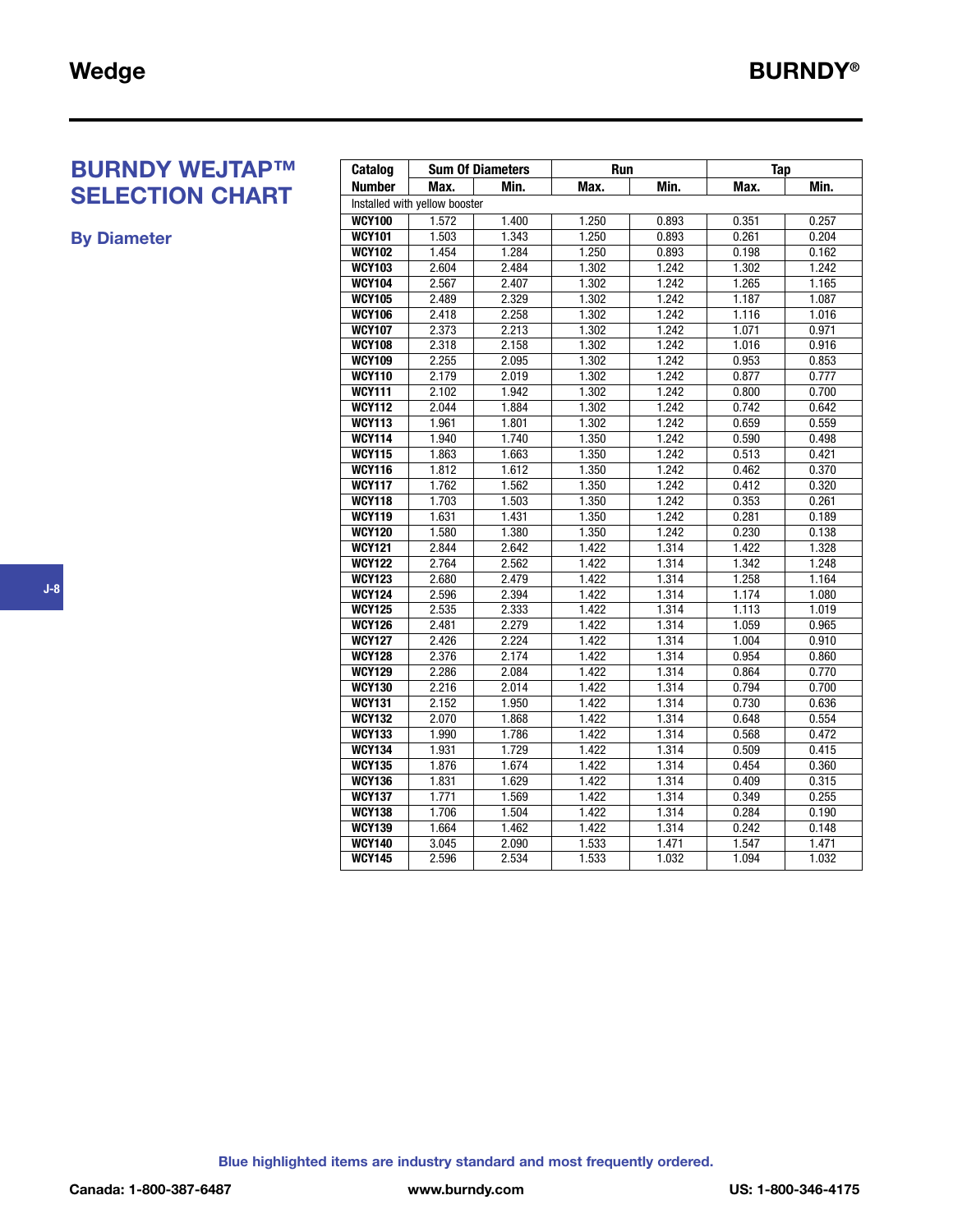# **WEJTAP™ STIRRUP™ AND POWER BOOSTERS**



(Large) Run Conductor position is identified on all wedges via a distinct chamfer.

**QIK Selector -** for common ACSR, Aluminum and Copper Conductors

| <b>Catalog</b><br><b>Number</b> | <b>Nominal Cable</b><br>Range        | <b>Bail</b><br><b>Size</b> |  |  |  |  |
|---------------------------------|--------------------------------------|----------------------------|--|--|--|--|
|                                 | <b>Small Red Cable Range 6-2</b>     |                            |  |  |  |  |
| WSS1<br>WSS2                    | 6<br>5, 4, 2                         | 2                          |  |  |  |  |
|                                 | <b>Medium Blue Cable Range 1-300</b> |                            |  |  |  |  |
| WSM1                            | 1, 1/0, 2/0                          | 2                          |  |  |  |  |
| WSM <sub>2</sub>                | 2/0, 3/0                             | 2                          |  |  |  |  |
| WSM3<br>WSM4                    | $3/0 - 4/0$                          | $\overline{2}$<br>2/0      |  |  |  |  |
| WSM5<br>WSM6                    | 266.8                                | 2<br>1/0                   |  |  |  |  |
| <b>WSM7</b>                     | 350                                  | 1/0                        |  |  |  |  |
| WSM11                           | $266.8 - 336.4$                      | 4/0                        |  |  |  |  |

| <b>Catalog</b><br>Number | <b>Nominal Cable</b><br>Range       | Bail<br><b>Size</b> |  |  |  |  |  |
|--------------------------|-------------------------------------|---------------------|--|--|--|--|--|
|                          | Large Yellow Cable Range 300-1033.5 |                     |  |  |  |  |  |
| WSL <sub>1</sub>         |                                     | 1/0                 |  |  |  |  |  |
| <b>WSL2</b>              | 336.4                               | 2/0                 |  |  |  |  |  |
| <b>WSL3</b>              |                                     | 4/0                 |  |  |  |  |  |
| <b>WSL4</b>              |                                     | 1/0                 |  |  |  |  |  |
| <b>WSL5</b>              | $397.5 - 477$                       | 2/0                 |  |  |  |  |  |
| <b>WSL6</b>              |                                     | 4/0                 |  |  |  |  |  |
| <b>WSL7</b>              |                                     | 1/0                 |  |  |  |  |  |
| <b>WSL8</b>              | 556.5                               | 2/0                 |  |  |  |  |  |
| <b>WSL9</b>              |                                     | 4/0                 |  |  |  |  |  |
| <b>WSL10</b>             |                                     | 4/0                 |  |  |  |  |  |
| WSL11                    | 636                                 | 2/0                 |  |  |  |  |  |
| WSL12                    | 795                                 | 2/0                 |  |  |  |  |  |
| WSL13                    |                                     | 4/0                 |  |  |  |  |  |
| <b>WSL14</b>             | 1033.5                              | 4/0                 |  |  |  |  |  |

# **BURNDY WEJTAP™ STIRRUP™ SELECTION CHART**

**By Diameter**

| Catalog               |       | <b>Sum of Diameters</b> | <b>Run</b> |       | Tap   |       |
|-----------------------|-------|-------------------------|------------|-------|-------|-------|
| <b>Number</b>         | Max.  | Min.                    | Max.       | Min.  | Max.  | Min.  |
| Small stirrups        |       |                         |            |       |       |       |
| WSS1                  | 0.454 | 0.412                   | 0.204      | 0.162 | 0.25  | 0.25  |
| WSS2                  | 0.575 | 0.456                   | 0.325      | 0.206 | 0.25  | 0.25  |
| Medium sized stirrups |       |                         |            |       |       |       |
| WSM1                  | 0.697 | 0.575                   | 0.447      | 0.325 | 0.25  | 0.25  |
| <b>WSM10</b>          | 0.887 | 0.784                   | 0.563      | 0.46  | 0.324 | 0.324 |
| WSM <sub>2</sub>      | 0.752 | 0.615                   | 0.502      | 0.365 | 0.25  | 0.25  |
| WSM3                  | 0.813 | 0.66                    | 0.563      | 0.41  | 0.25  | 0.25  |
| WSM4                  | 0.938 | 0.835                   | 0.563      | 0.46  | 0.375 | 0.375 |
| WSM <sub>5</sub>      | 0.892 | 0.787                   | 0.642      | 0.537 | 0.25  | 0.25  |
| WSM6                  | 0.968 | 0.861                   | 0.642      | 0.537 | 0.324 | 0.324 |
| <b>WSM7</b>           | 1.008 | 0.898                   | 0.684      | 0.574 | 0.324 | 0.324 |
| WSM8                  | 0.934 | 0.824                   | 0.684      | 0.574 | 0.25  | 0.25  |
| WSM9                  | 0.771 | 0.649                   | 0.447      | 0.325 | 0.324 | 0.324 |
| Large stirrups        |       |                         |            |       |       |       |
| WSL1                  | 1.05  | 0.927                   | 0.726      | 0.603 | 0.324 | 0.324 |
| <b>WSL10</b>          | 1.479 | 1.389                   | 1.019      | 0.929 | 0.46  | 0.46  |
| WSL11                 | 1.394 | 1.304                   | 1.019      | 0.929 | 0.375 | 0.375 |
| <b>WSL12</b>          | 1.515 | 1.399                   | 1.14       | 1.024 | 0.375 | 0.375 |
| <b>WSL13</b>          | 1.6   | 1.484                   | 1.14       | 1.024 | 0.46  | 0.46  |
| <b>WSL14</b>          | 1.708 | 1.606                   | 1.248      | 1.146 | 0.46  | 0.46  |
| WSL <sub>2</sub>      | 0.976 | 0.853                   | 0.726      | 0.603 | 0.25  | 0.25  |
| WSL3                  | 1.186 | 1.063                   | 0.726      | 0.603 | 0.46  | 0.46  |
| WSL4                  | 1.186 | 1.046                   | 0.862      | 0.722 | 0.324 | 0.324 |
| WSL5                  | 1.237 | 1.097                   | 0.862      | 0.722 | 0.375 | 0.375 |
| <b>WSL6</b>           | 1.322 | 1.182                   | 0.862      | 0.722 | 0.46  | 0.46  |
| WSL7                  | 1.251 | 1.17                    | 0.927      | 0.846 | 0.324 | 0.324 |
| WSL8                  | 1.302 | 1.221                   | 0.927      | 0.846 | 0.375 | 0.375 |
| WSL9                  | 1.387 | 1.306                   | 0.927      | 0.846 | 0.46  | 0.46  |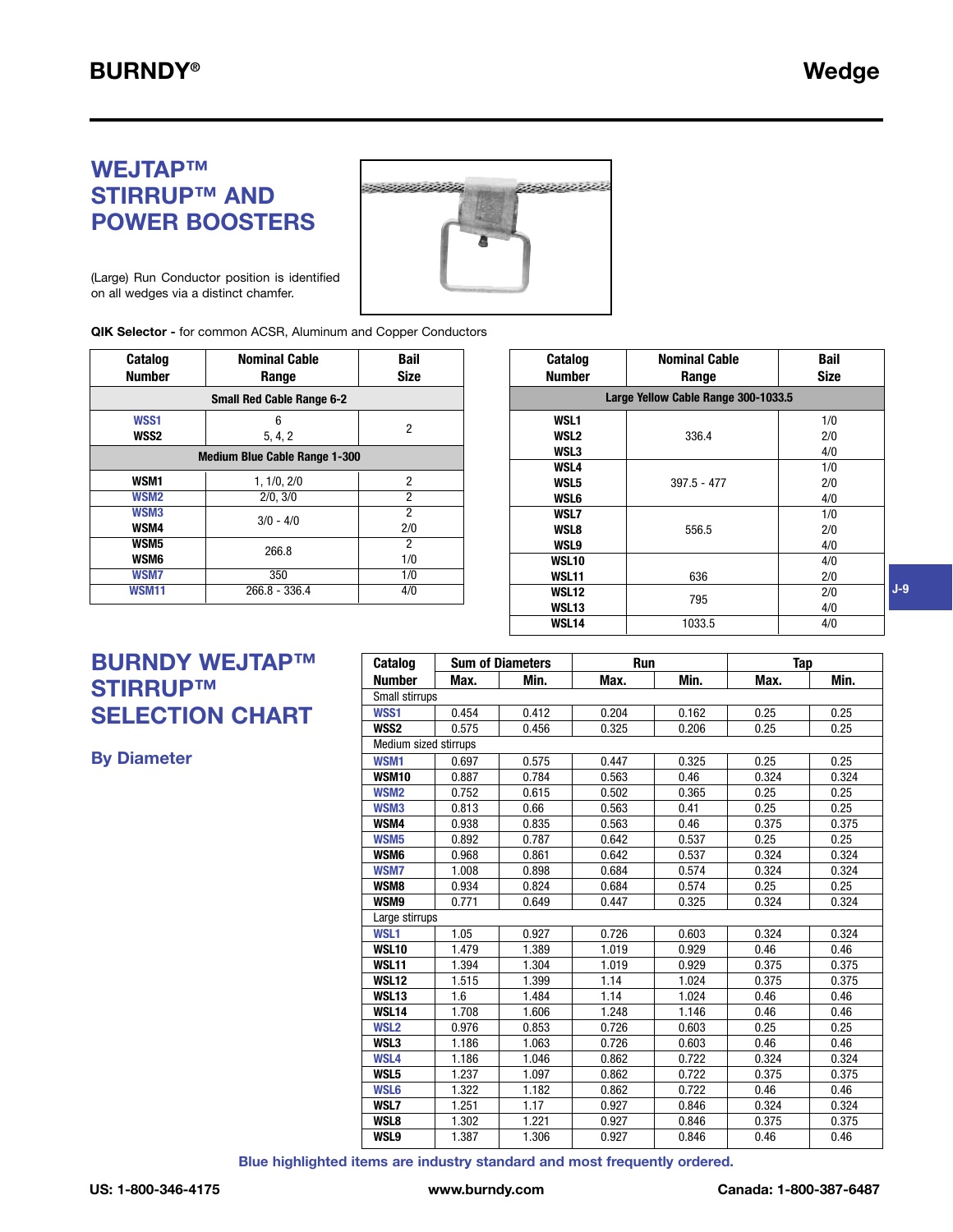## **WEJTAP™ INSTALLATION TOOLS**

Patented





### **Type WTHRB1S**

WEJTAP™ tool head operating platform for small and medium range (red/blue coded) connectors.



### **Type WTHY1S**

WEJTAP™ tool head operating platform for medium and large range (yellow coded) connectors.

#### **Type WTB**

**J-10**

WEJTAP™ tool body one-piece assembly basic drive mechanism used to install WEJ-TAP™ connectors and STIRRUPs range - #8 awg through 1590 kcmil ACSR.





#### **Type WTOCBR**

WEJTAP™ removal clip for red type II and medium (blue coded) tap connectors used with type WTHRB tool head.



**Type WTOCY**

WEJTAP™ removal clip for large (yellow coded) tap connectors used with type WTHY tool head.



**Type WTCK**

WEJTAP™ tool cleaning/maintenance kit for use with type WTB tool body.



#### **Type WTBASY1**

WEJTAP™ ram replacement assembly.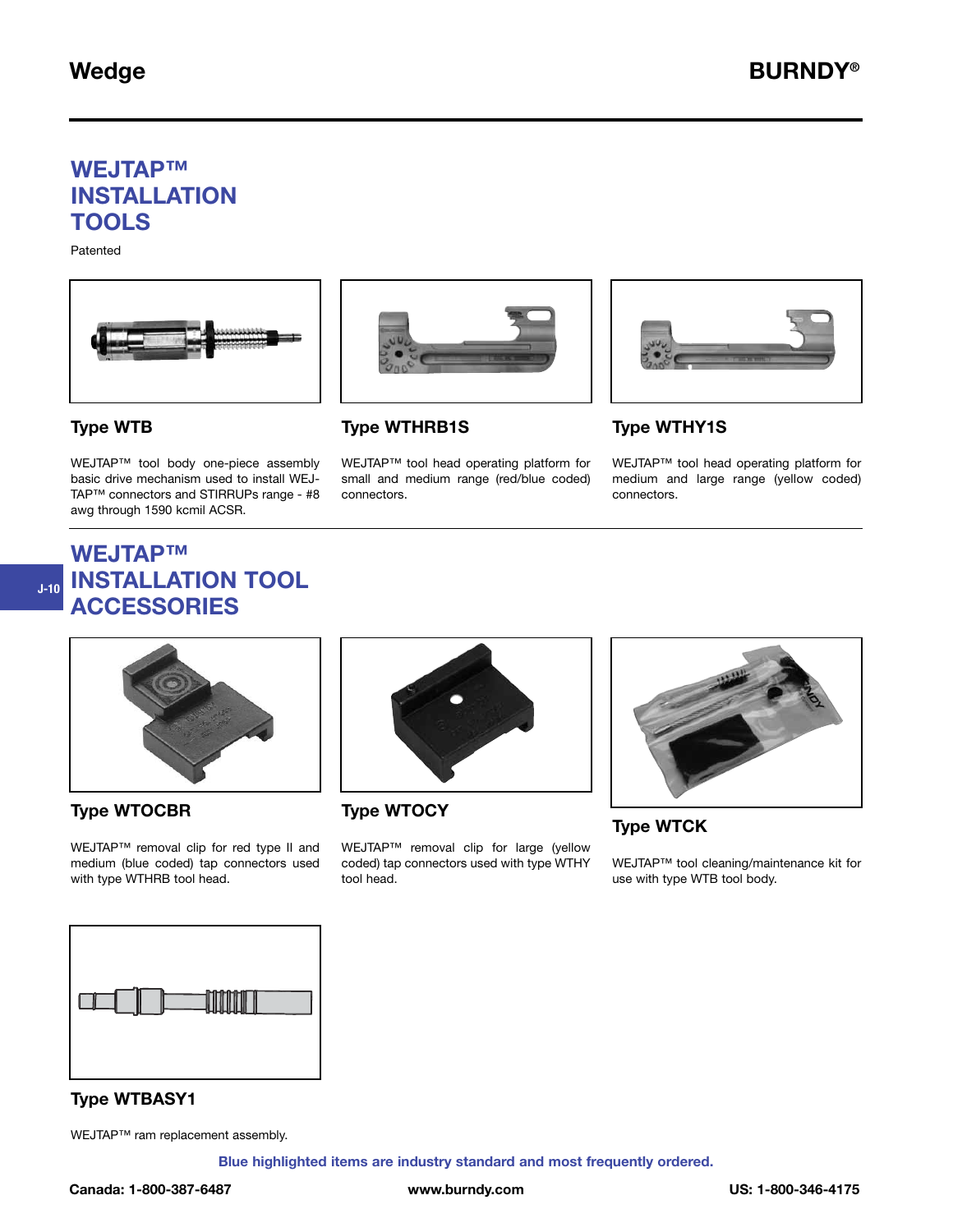**J-11**

### **WEJTAP™ POWERLUG™**

WEJTAP™ POWERLUG™ terminals are made of cast aluminum alloy for termination of ACSR and Aluminum conductors.





| <b>Tap Groove</b><br>for Connector | <b>Catalog</b> | <b>Standard Conductor</b> |                |                   | <b>Holes</b>   |           |           | <b>Dimensions</b> |      |
|------------------------------------|----------------|---------------------------|----------------|-------------------|----------------|-----------|-----------|-------------------|------|
| <b>Selection</b>                   | <b>Number</b>  | <b>ACSR</b>               | <b>ASC/AAC</b> | <b>Figure No.</b> | in Pad         | C         | D         | N                 |      |
| 4/0                                | WCAB30R-2N     |                           |                |                   | 2              | $1 - 1/4$ | 3         | 5/8               | 0.34 |
| Standard                           | WCAB30R-4N     | 6 Str. - 266.8            | $6$ Str. - 300 |                   | 4              | 3         | 3         | 5/8               | 0.30 |
| <b>ACSR</b>                        | WCBB30R-4N     |                           |                |                   |                | 3         | 3         | 5/8               | 0.30 |
| 336.4                              | WCAY39R-2N     |                           |                |                   | $\overline{2}$ | $1 - 3/4$ | 3         | 5/8               | 0.34 |
| Standard                           | WCAY39R-4N     | $266.8 - 556.5$           | $336.4 - 636$  |                   |                | 3         | 3         | 5/8               | 0.30 |
| <b>ACSR</b>                        | WCBY39R-4N     |                           |                | 3                 | 4              | 3         | 3         | 5/8               | 0.30 |
| 795                                | WCAY49R-2N     |                           |                |                   | 2              | $1 - 3/4$ | $3 - 1/2$ | 7/8               | 0.69 |
| Standard                           | WCAY49R-4N     | $605 - 1033.5$            | $715.5 - 1113$ |                   |                | $3 - 1/2$ | $3 - 1/2$ | 7/8               | 0.69 |
| <b>ACSR</b>                        | WCBY49R-4N     |                           |                | 3                 |                | $3 - 1/2$ | $3 - 1/2$ | 7/8               | 0.69 |

**NOTE:** The recommended connector and booster are ordered

separately. Catalog number is for the POWERLUG™ only.

### **MULTIPLE CONDUCTOR TAP APPLICATION**

| <b>Connector</b> | *Run Groove                                   | *Tap Groove                                 |
|------------------|-----------------------------------------------|---------------------------------------------|
| <b>WCY 64 PB</b> | Three - $1/0$ ACSR (6/1) Diameter = 0.398"    | One - $4/0$ ACSR (6/1) Diameter = $0.563''$ |
| <b>WCY 65 PB</b> | Three - $1/0$ ACSR (6/1) Diameter = $0.398$ " | One - $3/0$ ACSR (6/1) Diameter = $0.502$ " |
| <b>WCY 63 PB</b> | Three - $2/0$ ACSR (6/1) Diameter = $0.447$ " | One - $4/0$ ACSR (6/1) Diameter = $0.563''$ |
| <b>WCB 11 PB</b> | Three - #4 stranded Diameter = $0.232''$      | One - $1/0$ ACSR (6/1) Diameter = 0.398"    |
| <b>WCY 54 PB</b> | Three - $1/0$ stranded Diameter = $0.368''$   | One - $4/0$ stranded Diameter = $0.522''$   |
| <b>WCY 53 PB</b> | Three - $1/0$ stranded Diameter = $0.368''$   | One - $3/0$ stranded Diameter = $0.464$ "   |
| WCY 64 PB        | Three - $2/0$ stranded Diameter = $0.414$ "   | One - $4/0$ stranded Diameter = $0.522''$   |
| <b>WCB 11 PB</b> | Three - #4 stranded Diameter = $0.232$ "      | One - $1/0$ stranded Diameter = $0.368$ "   |

Electrically, the three smaller conductors are the likely taps, however, during installation, they are located in the larger run groove due to their larger aggregate sum.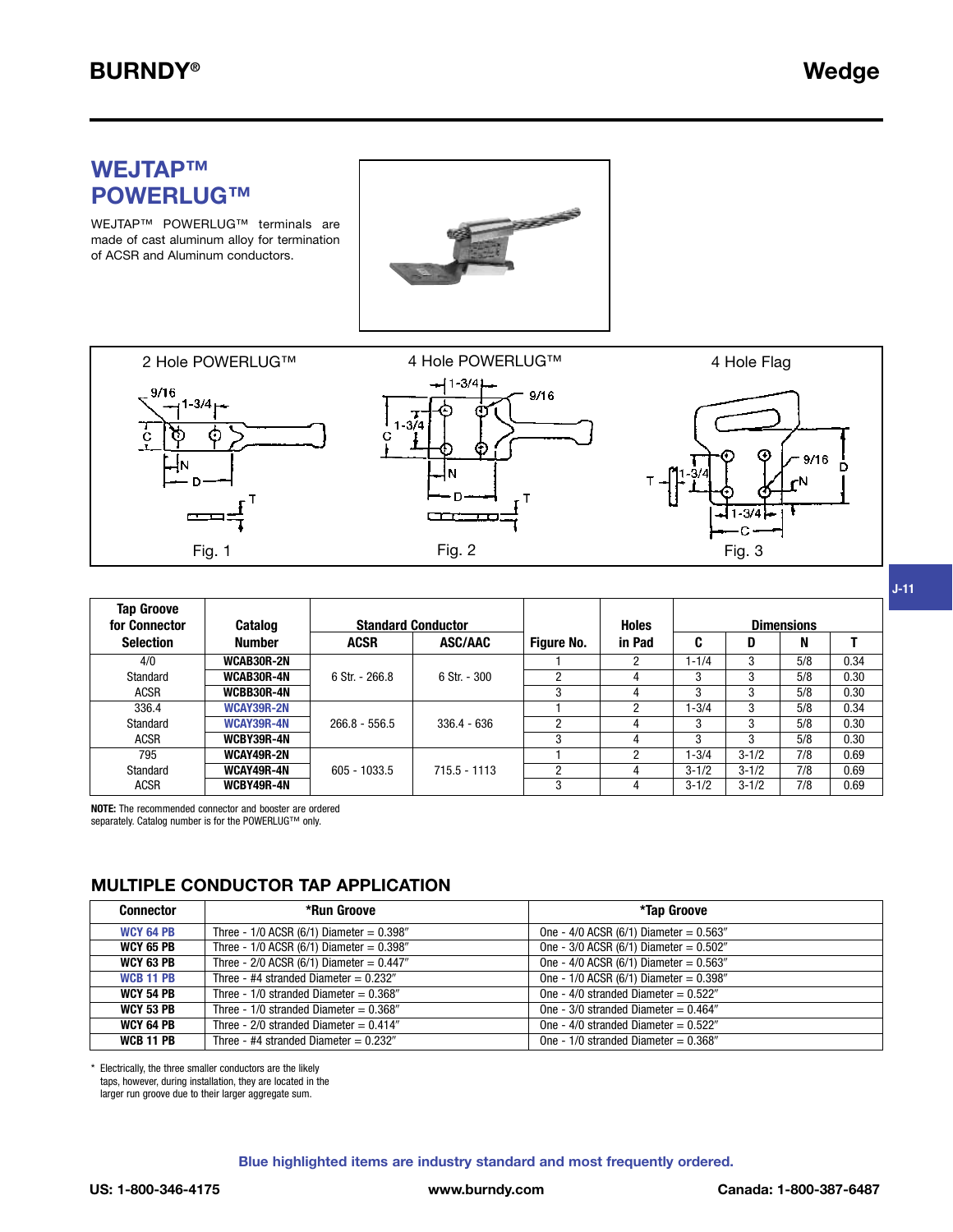# **WEJTAP™ HOTSTICK ACCESSORIES**



**Type WHSCWH**

WEJTAP™ hotstick connector clamp used to hold the tap connector spring-body and wedge for installation on energized lines with the shotgun hotstick.



**Type WHSWHADP**

WEJTAP™ hotstick angle wedge holder adapter attaches wedge clamp to universal hotstick for hotline installation.



### **Type WHSWB**

WEJTAP™ hotstick wirebrush attaches to the universal hotstick for cleaning the contact surface of the line conductor.



### **Type WHSPBC**

WEJTAP™ hotstick dual cable clamp used to hold run and tap conductors in position during hotline installation. Universal for all applications from #8-1272 ACSR.



**Type WCHAWAS**

WEJTAP™ hotstick angle wedge holder adapter attaches wedge clamp to universal hotstick for hotline installation with shotgun stick.



### **Type WHSGB**

WEJTAP™ hotstick breech drive. Geared shotgun hotstick adapter easily latches to the breech end of WEJTAP installation tool without disassembly for use on energized lines.



**Type WHSSADP**

WEJTAP™ hotstick spring loaded 90 degree adapter, used to attach tool to universal hotstick for hotline installations.



**Type WHSTA**

WEJTAP™ hotstick tool (actuator) hammer attaches to the universal hotstick for striking the tool actuator button to complete the installation.



### **Type WHHWB**

WEJTAP™ hand-held wire brush for cleaning surface contact areas on non-energized conductors.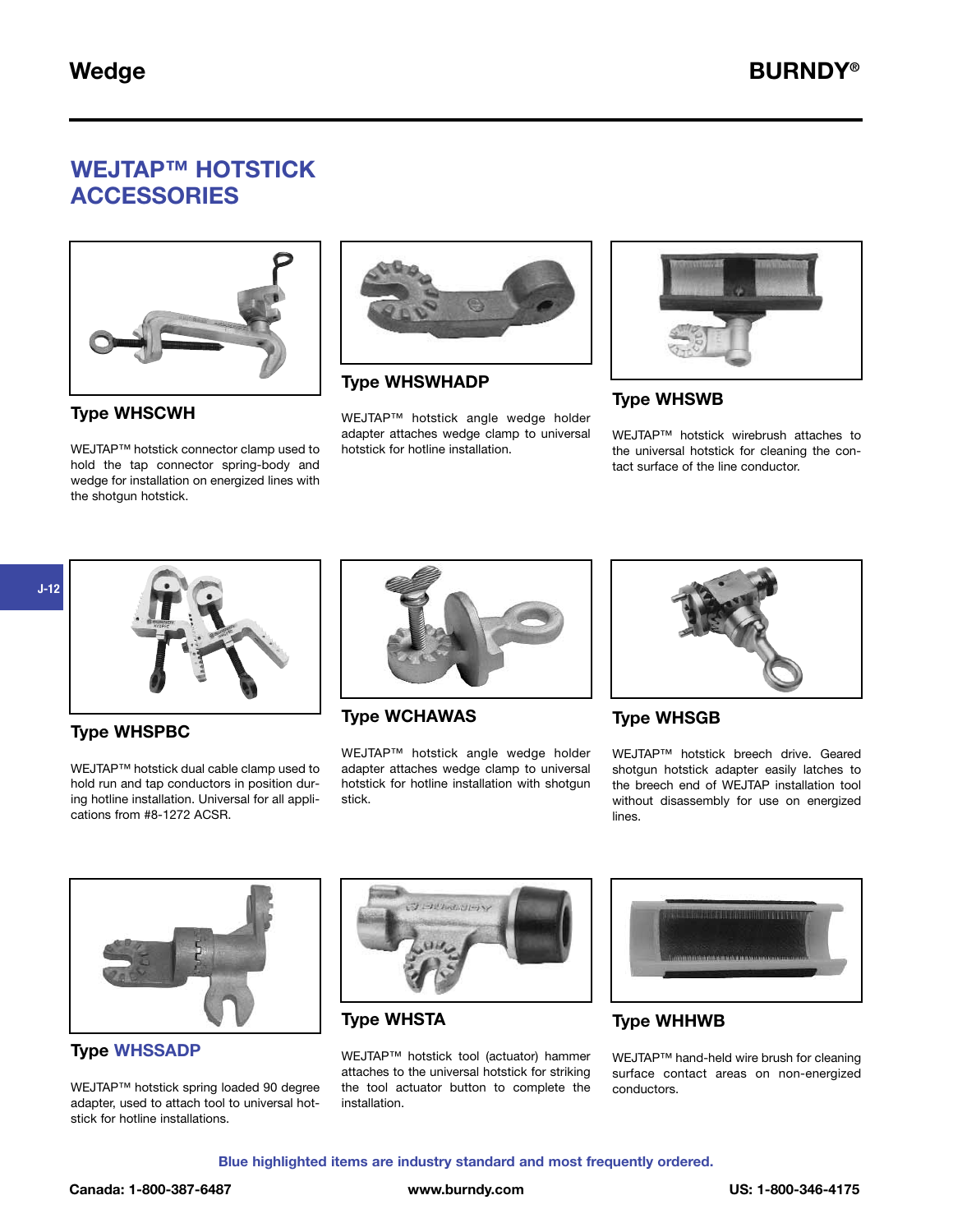**J-13**

# **WEJTAP™ KIT ORDERING INSTRUCTIONS**



**Type WTCC** (Carrying Case Only)

WEJTAP™ plastic carrying case. Designed for rugged use in all weather conditions. It accommodates WEJTAP™ installation tool, removal clips, and cleaning kit.



### **Type WABAG**

WEJTAP™ accessories bag is designed for use in carrying installation tool(s), removal clips, and cleaning kit. Hotstick accessories may be accommodated as well. Holders for power boosters are conveniently located on the outside of the bag.

### **Tools Included in Kit (Quantity)**

|                     | *Non-Hot<br><b>Stick</b><br><b>Power Unit</b> | Hot<br><b>Stick</b><br><b>Power Unit</b> | Self-<br><b>Firing</b><br><b>Tool</b> | Large<br><b>Frame</b><br>(Yellows) | Large<br><b>Frame</b><br><b>Take Off Clip</b> | <b>Small</b><br><b>Frame</b><br>(Red, Blue) | <b>Cleaning</b><br>Kit | <b>Small</b><br><b>Frame</b><br><b>Take Off Clip</b> | <b>Molded</b><br><b>Carrying</b><br>Case | <b>Canvas</b><br><b>Style</b><br><b>Tool Bag</b> |
|---------------------|-----------------------------------------------|------------------------------------------|---------------------------------------|------------------------------------|-----------------------------------------------|---------------------------------------------|------------------------|------------------------------------------------------|------------------------------------------|--------------------------------------------------|
| <b>Component</b>    | <b>WTBNHS</b>                                 | <b>WTB</b>                               | <b>WTBGBW</b>                         | WTHY-1S                            | <b>WTOCY</b>                                  | <b>WTHRB-1S</b>                             | <b>WTCK</b>            | <b>WTOCBR</b>                                        | <b>WTCC</b>                              | <b>WABAG</b>                                     |
| Kit Catalog No.     |                                               |                                          |                                       |                                    |                                               |                                             |                        |                                                      |                                          |                                                  |
| WT2B2RBYWABAG       |                                               | $\overline{2}$                           |                                       |                                    |                                               | 1                                           |                        |                                                      |                                          | 1                                                |
| WT2BRBYWABAG        |                                               | $\overline{2}$                           |                                       |                                    |                                               | $\overline{\phantom{a}}$                    |                        |                                                      |                                          | 1                                                |
| <b>WTRBYK</b>       |                                               |                                          |                                       |                                    |                                               |                                             |                        |                                                      |                                          |                                                  |
| <b>WTRBYKNHS</b>    |                                               |                                          |                                       |                                    |                                               | 1                                           |                        | ۴                                                    |                                          |                                                  |
| <b>WTYK</b>         |                                               |                                          |                                       |                                    |                                               |                                             |                        |                                                      |                                          |                                                  |
| <b>WTYKNHS</b>      |                                               |                                          |                                       |                                    |                                               |                                             |                        |                                                      |                                          |                                                  |
| <b>WTRBK</b>        |                                               |                                          |                                       |                                    |                                               | 1                                           |                        | ۴                                                    |                                          |                                                  |
| <b>WTRBKNHS</b>     |                                               |                                          |                                       |                                    |                                               |                                             |                        |                                                      |                                          |                                                  |
| <b>WT2BRBYK</b>     |                                               | $\overline{2}$                           |                                       |                                    |                                               | 1                                           |                        |                                                      |                                          |                                                  |
| WT2B2RBYK           |                                               | $\overline{2}$                           |                                       |                                    |                                               | $\overline{2}$                              |                        |                                                      |                                          |                                                  |
| <b>WTY</b>          |                                               |                                          |                                       |                                    |                                               |                                             |                        |                                                      |                                          |                                                  |
| <b>WTRB</b>         |                                               |                                          |                                       |                                    |                                               | 1                                           |                        |                                                      |                                          |                                                  |
| <b>WTYWABAG</b>     |                                               |                                          |                                       |                                    |                                               |                                             |                        |                                                      |                                          | ۴                                                |
| <b>WTYKNHSBAG</b>   |                                               |                                          |                                       | ٠                                  |                                               |                                             |                        |                                                      |                                          | 1                                                |
| <b>WTRBWABAG</b>    |                                               |                                          |                                       |                                    |                                               | 1                                           |                        |                                                      |                                          | 1                                                |
| <b>WTRBKNHSBAG</b>  |                                               |                                          |                                       |                                    |                                               | ٠                                           |                        |                                                      |                                          | 1                                                |
| <b>WTBGBWRBYK</b>   |                                               |                                          | H                                     | H                                  |                                               | 1                                           |                        |                                                      | ٠                                        |                                                  |
| <b>WTRBYWABAG</b>   |                                               |                                          |                                       |                                    |                                               |                                             |                        |                                                      |                                          | 1                                                |
| <b>WTRBYKNHSGAB</b> |                                               |                                          |                                       |                                    |                                               |                                             |                        |                                                      |                                          |                                                  |

\* Non-Hotstick power units do not contain features allowing activation with Hotsticks. They are not upgradeable.

#### Contact your BURNDY<sup>®</sup> representative for a WEJTAP™ demonstration **or contact the factory at 1-800-346-4175**